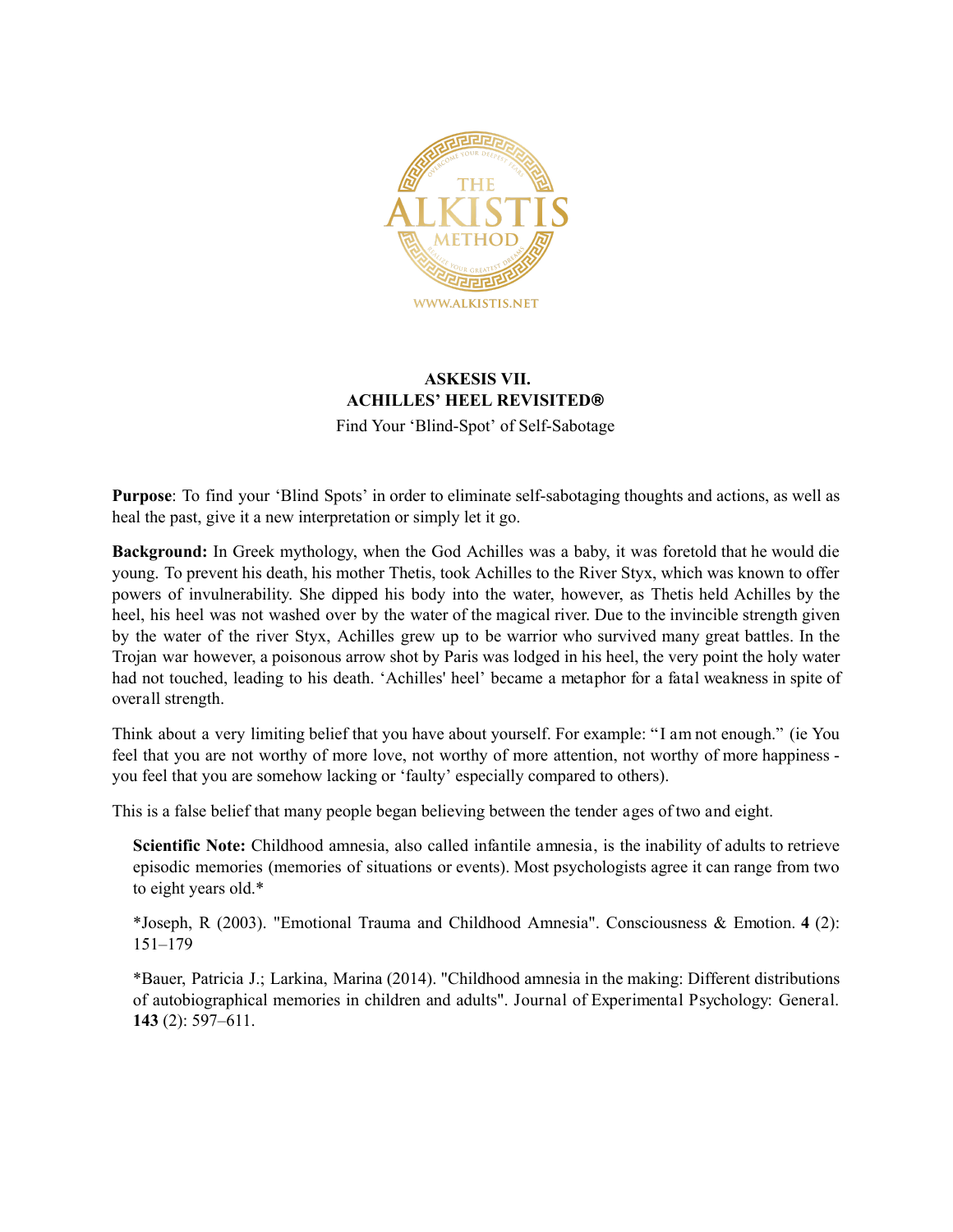This is when we all may have misinterpreted certain events happening in our life. Having a low self-esteem or self-confidence, can almost always be traced back to this time in your distant past, which you have long forgotten - namely your 'Blind Spot'.

Before we begin the main Askesis, here is a warm-up to demonstrate how your optical blind-spot symbolizes your emotional blind-spot. Close your left eye and hold this book at arm's length with your right hand while focusing on the cross (X). Very slowly, move the book toward you and back again. Somewhere between ten and fifteen inches away (12 cm) the circle will seem to disappear.



The reason for this 'gap' in your sight, is that there is an area on your retina, where it attaches to the optic nerve, that does not contain any light sensitive cells.

In the same way, we live everyday with individual blind-spots, but do not take notice of them. We have memory and emotional blind-spots reflecting unconscious factors, that slip our awareness 'receptors'.

Now, we will explore an important blind-spot that is sabotaging us in so many ways. The one that cut us us off from fully accepting ourselves and feeling whole.

## Name: **ACHILLES' HEEL®**

**Instructions**: Begin by simply relaxing. (Note: This exercises works best after listening to one of the mp3 on Deep Relaxation Page www.alkistis.net/free mp3.html as in this state of inner peace, your memory will be much more clear and focused.)

Please read the entire Askesis through before you begin. There are three stages.

## **The First Stage**

Begin by simply relaxing… Take a deep breath and with your imagination, go to back to the place where you grew up, your childhood home.

You are going back to the home that you lived in between the ages of two and eight. If you lived in more than one home between those ages it doesn't matter, your mind will pick the right one and, now imagine that you are standing on a street, just outside that home.

Imagine that you are walking through the front door. You are now inside that home. Take a moment to allow the memories to flow in...Those familiar things, those familiar smells, those familiar sounds... And imagine that you are drawn like a magnet towards the bedroom where you slept as a child.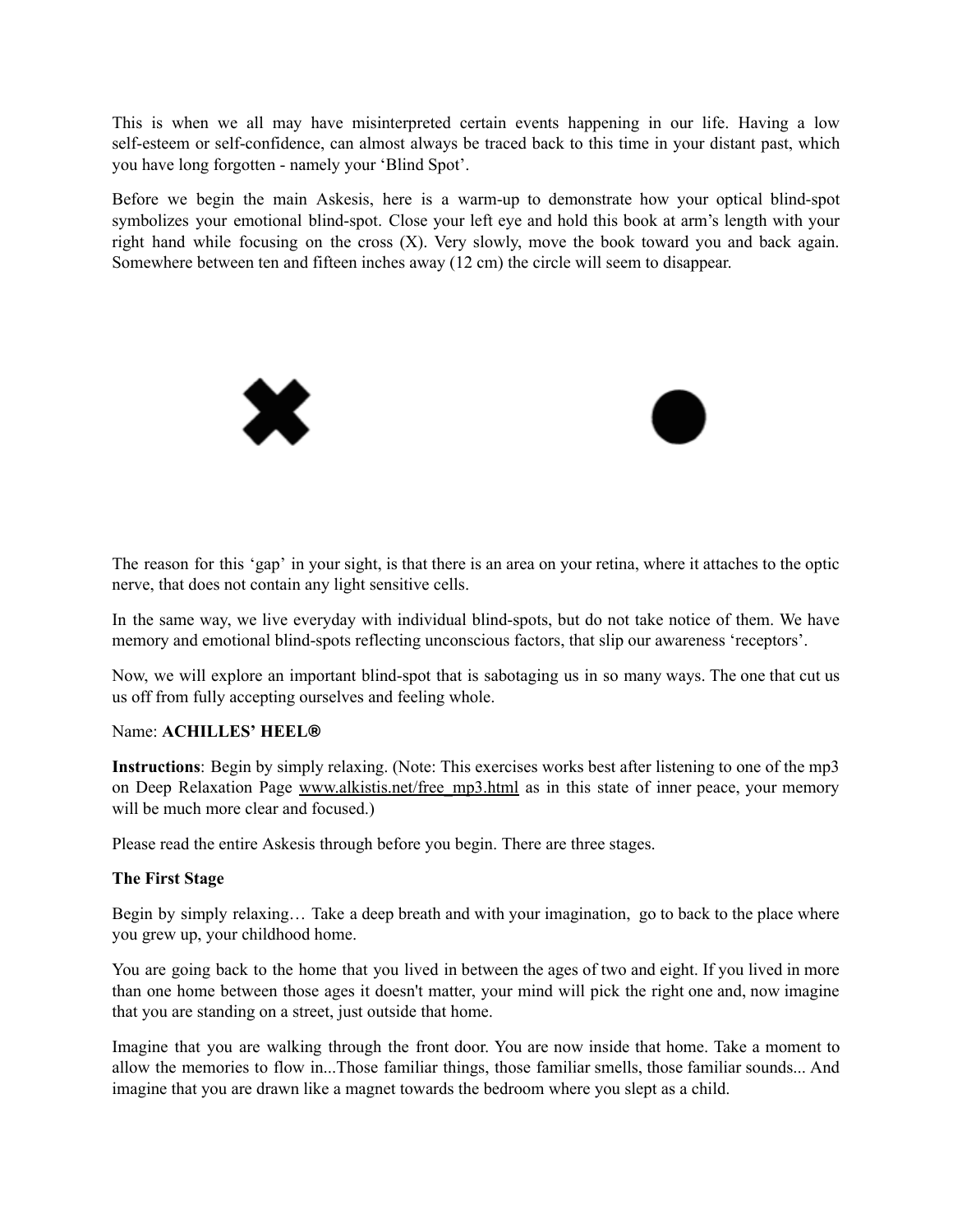Now, imagine that you are just outside that bedroom. Your hand is on the door handle, you are about to go inside... You know that inside that room…. is your own self... as a little child.

As you step in , your eyes immediately meet...You greet your younger self with warmth and affection.... Now prepare to ask your younger self some questions... And as you ask each question the authentic answer will naturally spring forth in your mind.

The first thing you are asking your younger self is, 'Are you happy or unhappy?'

Ask your younger self another question 'Who loves you?' and the answer will come up immediately.

Ask if your younger self feels loved. Then ask, "Who are the people raising you?" (Usually mommy and daddy but that could also include grandparents or relatives).

Now ask, " Is there anything that (the people raising you) do or not do, say or not say, that make you feel not lovable enough?"

Now ask your younger self, very clearly, "Who is rejecting you?" - "What are the people around you doing or not doing that make you feel rejected?" (It could be children at school, siblings or it could be neighbors' children.)

Now, focus on what kind of things did those people often say to the child.

Try to find the thoughts that made your younger self feel incomplete or cut off from love / acceptance. Try to remember something being said about your younger self, that has led your younger self to fear being rejected, to feel that she/he was not good enough, something to do with feeling that she/he was not smart enough or pretty enough or attractive enough or not doing what she/he was expected to do.

When and where did your younger self first get this perception, of being rejected? Or not worthy, "good enough", or somehow imperfect. (This is has sometimes been referred to as "The fall from grace/paradise/wholeness".)

## **The Second Stage**



Write your thoughts and feelings or record yourself speaking about it on video. What revelation did you have, about how this child felt and how it interpreted the events? Have you found the blindspot ?

### **The Third Stage**



Write a letter to your younger Self from yourself, as an adult (ie now). Go ahead and offer that child your warmest feelings of love and support, and also clarifying why that child had misinterpreted the world back then. Offer reasons why the people in its life, may have been critical. Give your scope upon the situation now that you are an adult looking back into this child's life. Writing this, may be a healing experience as it will free yourself from deeply rooted self sabotaging thoughts.

Here is an example of such a 'Letter of Love and Reassurance to your Younger Self' and how it can be structured: